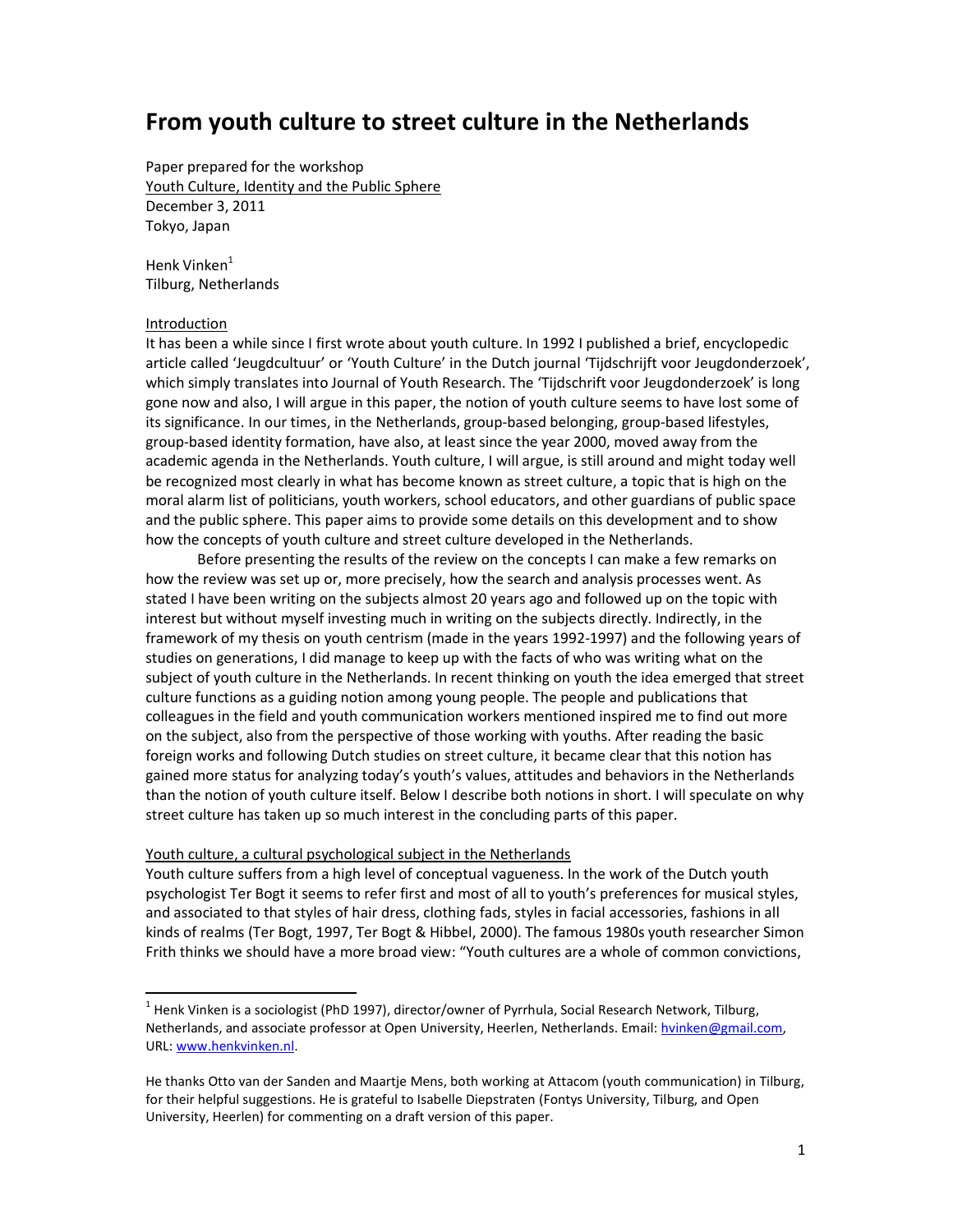values, symbols, and activities that we can observe with a group of young people" (Frith, 1987: 21). In daily interpretations of youth culture it seems to evolve around forms of 'leisure and pleasure' that are typical for youths. Especially groups of youths are meant that display a large share of distinctive, hedonistic if not typically masculine attitudes and behaviors. Another famous 1980syouth sociologist Mike Brake (1980, 1985) deliberately subtitles his groundbreaking work on youth culture and subcultures with 'Sex, drugs and rock 'n' roll'. In his later comparative work (1985: 163) he cites Frith and he too recognizes that the focus is put too much on the concept of youth culture that is synonymous with assertive expressions of masculinity, even hooliganism, violence and delinquency. Also in the German-language area of youth studies we see this phenomenon. In 1987 the founding father of many youth sociological concepts Jürgen Zinnecker published a study on the kaleidoscope of typical behavioral styles of "Halbstarken, Fussballfans, Rocker, Teenager und Exis... im Bereich von Freizeitkonsum" (Zinnecker, 1987: 13). Dutch analogies of these styles are abundant. Regularly in especially the 1980s we saw studies on 'Nozems' (similar to the Halbstarken in Germany or to Rockers in the UK), 'Artistiekelingen' (artistic types, similar to the jazz-loving Mods in the UK), 'Kakkers' (perhaps best translated with Posh Youth), 'Punkers' (Punks), etc. The conclusion might go that in most scholarly traditions around the globe youth cultures are associated with certain styles of experiencing leisure time. In Dutch youth culture studies this is not that different. Four Dutch researchers stand out: Ruud Abma, Jacques Janssen, Maerten Prins, and Tom ter Bogt. Abma, working at Utrecht University in the Netherlands, wrote about youth culture of the 1960s and 1970s which in his terms served as a counter culture in Dutch society (Abma, 1990). Janssen and Prins, from Nijmegen University in the Netherlands, have studied youth cultures in the late 1980s, more precisely in 1989 (Janssen & Prins, 1991; see also Janssen, 1994). For his PhD-thesis, Prins replicated the 1989-study in 2001 (see Prins, 2006). Ter Bogt has written, as stated, most on music preferences and music styles among youths when he was at Utrecht University in the Netherlands. As part of the backup material of an educational TV-series on youth cultures he and his colleague Hibbel edited a bulky and very insightful book titled 'Wilde Jaren' (Wild Years) overlooking one century of youth culture (Ter Bogt and Hibbel, 2000). And then it became all quiet on the youth cultural front. The noise was not that loud to begin with, considering the low number of youth culture studies, but still, it is remarkable that since 2000 studies on youth culture no longer seem to appear. We have the 2000-overview 'Wilde Jaren'-book reporting several qualitative studies on 'contemporary' youth cultures (such as raï, rasta, rap, and other music-based groups). The last larger scale quantitative study is the one from Prins (2006 with data from 1998/2001) meticulously replicating the 1989-study. Strikingly, Abma, Janssen, Prins, and Ter Bogt all share a similar background in cultural psychology as taught at Nijmegen University.<sup>2</sup> In this paper I will shortly present some findings of Prins who has analyzed youth culture across time and whose analyses are not only the most recent we have but also provides some arguments on why youth culture seem to have disappeared from the agenda.

# Youth culture as an identity phenomenon

In his PhD study, cultural psychologist Prins (2006) argues that the psychological function of youth culture is changing for Dutch young people. He has replicated a 1989-study in the years 1998 and 2001 and finds that youths are less inclined to consider themselves members of a youth subculture. Prins fielded his study among youths who were selected on the basis of their appearance and thus the expectation that they would be a member of a youth culture. Among these youths Prins aims to find out whether or not "youth cultures still play a role in identification and differentiation in our increasingly individualized society" (Prins, 2006: 89). In doing so he also seeks to find the overlap

 $2$  The four authors are also all men. In the 1980s in the Netherlands female youth studies' authors, such as Mieke de Waal (an anthropologist) or, e.g., Pauline Naber (a social pedagogue) build on the tradition of analyzing gender in youth cultures (e.g., as set by CCCS, Centre for Contemporary Cultural Studies, in Birmingham, UK). In her studies on Dutch girls' lifeworld, De Waal (1989) analyzes intimate relationships of girls in the school context. Naber has also mainly focused on friendship among young women (1990). For a recent Dutch example in this tradition see Linda Duits (2009).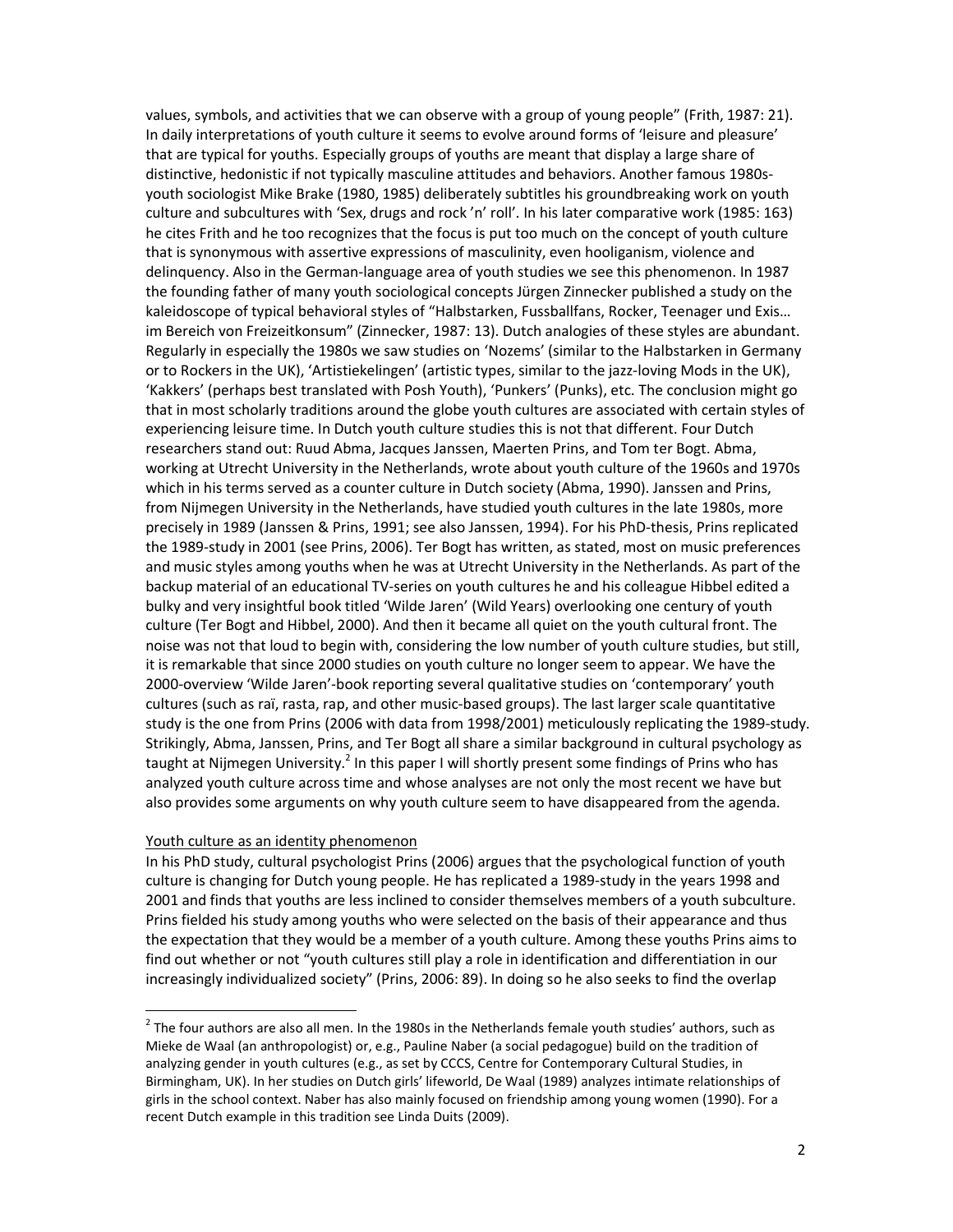(homology) between ethics (morals, values, principles) and aesthetics (styles, musical preferences, behavior) within each youth culture.

Youth culture in the eyes of Prins has a twofold identity managing function. It provides young people with a personal as well as a social identity. The personal one is the result of distinctiveness aimed at creating and maintaining a sense of distinction, in expressing individuality. It is also important in the expression of group membership or commitment to a social group aimed at bringing social recognition, a shared and collective representation of who we are. This need for inclusion into a larger social whole might be oppositional to the need for individuality. It is all about the balance between uniqueness and relatedness, of optimal distinctiveness, of being the same and being different at the same time, as Prins cites social psychologist Brewer. For youths this twofold identity forming process mainly takes place with peers through social categorization and by making use of stylistic artifacts. The classic youth studies terms of bricolage and homology are put in place at this stage. Bricolage is the DIY-version of identity-building and style-making as the process of symbolically redefining objects and their meaning. Clothes, speak, music, safety pins (the classic reference) are used in new ways to make one personal and group version of identity recognizable for insiders and outsiders alike. The result is not innocent or at random, but fitting in and matching an ideology or broader set of rules. This correspondence or homology refers to the match between ethics and aesthetics. It is exactly the function of youth culture of providing a stable personal and social identity that seems to be fading away, according to Prins (2006: 88), especially in a time in which the balance of inclusiveness and distinctiveness is in need of more frequent reflection and with a more stringer emphasis on distinctiveness.

These warnings are supported by the data Prins uses although they allow for only indirect suggestions on the balance between individual and social identity. In replicating the study of 1989, Prins seeks to find evidence for youth cultural style group categorizations. Young people are eager to categorize others in youth cultural terms more so in 2001 than in 1989. There is some hesitation against easily categorizing others, also more in 2001 than in 1989. The dominance of certain style groups have changed too: punk was in the top list in 1989, alternative is in 2001. The group 'normal' moved from a 20% to a 25% mention. The specific respondent (picked because of their apparent youth cultural group membership appearance) also categorize themselves easily and recognize they will be categorized by others. New in 2001 is the rising number of youths identifying with more than one youth culture, a phenomenon that Prins calls 'style surfing' with about 20% stating they belong to more than one group in 2001 and none in 1989. In his conclusions Prins takes the style surfing of this 20% as the ultimate proof of a state in which identity has become increasingly ambiguous and individualized. Says Prins (2006: 98): "Belonging to multiple cultures and tolerating within-group diversity, is a way of constructing a social identity with at the same time avoiding self stereotyping. It is a modern answer to a general trend of individualization and cultural fragmentation". This is quite something considering this refers to 20% of 205 young people in 2001 who have a strong youth cultural preference to begin with (was the selection criterion; idem in 1989 for the then 272 youths).

The correspondence between aesthetics and ethics is clear. Youth cultural groups such as disco, metal punk etc. in 1989 and in 2001 relate to a number of religious and political preferences, values, ideals and feelings. Prins presents numerous correspondence analytical graphs to back this up and find optimally distinctive groups both in styles and ethics. Political views have a clear relationship with alternative, new wave and punk on the more left-wing side in both 1989 and 2001. Self-evident is the relationship with musical preferences and there is also a relationship with the odds of acting out deviant behavior. What has changed is the structure of the plots. In 1989 Prins shows clearly defined youth cultures in both aesthetic and ethical terms. In 2001 the plot is less differentiated and more groups are overlapping in three clusters with 1) posh and normal, 2) gabber (a hardcore house music-related tracksuit and baldheaded youth style), 3) skate, metal, alternative, and punk. The group boundaries, Prins concludes, are apparently more permeable with style surfing as a consequence.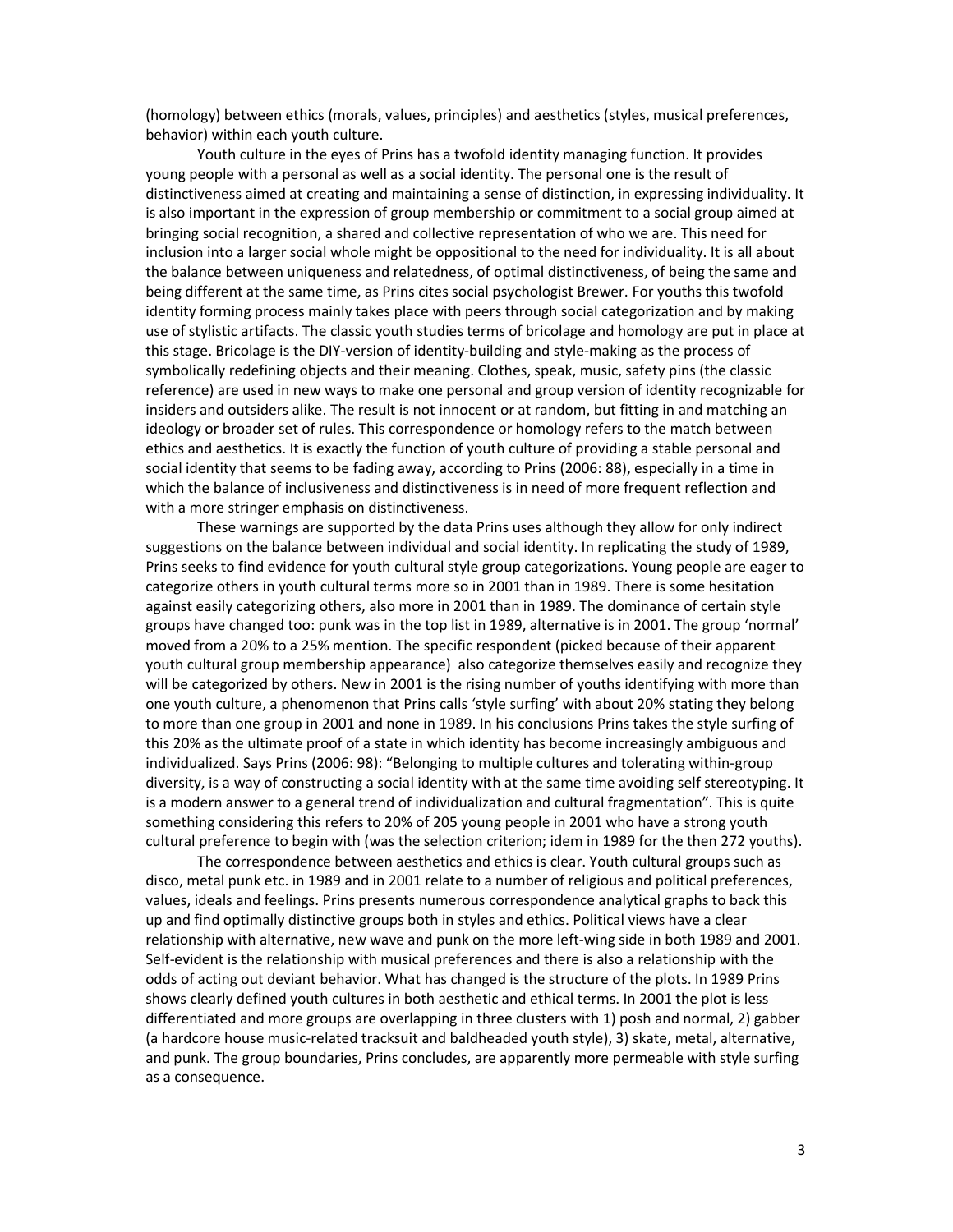Prins' study shows that self-reported group membership might be less popular an option for youths who might increasingly be hesitative to categorize themselves in youth cultural groups. We have seen that group consciousness much like generation consciousness itself is related strongly to generation membership (Diepstraten et al., 1998; Ester et al., 2008). The so-called Lost Generation in the Netherlands (born between 1956 and 1970 and particularly young in the 1980s) are the least likely to think they are or were members of a group in their youth years. In 1996, about 50% of the members of this generation reply positively when asked if they belong to a generation (Diepstraten et al., 1998). Among the Protest or 1968-Generation (born 1941-1955) and among the younger, socalled Pragmatic Generation (born in 1970 or later) this is 75% and 65% respectively. In the first Prins-study, in 1989, the respondents are aged 14 to 27 (Prins, 2006: 89) and are likely to belong mostly to the Lost Generation (then aged 19 or older). When asked if they belong (or did belong) to a specific youth group in their youth years the Lost Generation is even more explicit. Only 9% confirms this against 24% and 20% for the Protest and Pragmatic Generations. In all cases the groups with which one identifies are style groups related to music, clothing, hair dress, etc. In our 2006study (Ester et al., 2008), the generational demarcations have changed a little. We now use a Baby Boom Generation (1940-1960) and a Choice Generations (1960 and later) which can be broken up in two groups: the older cohorts (1960-1070) and the younger ones (1970 and later). The older cohorts can be more or less compared with the Lost Generation and the younger ones with the Pragmatic Generation. Generational consciousness is 51% in 1996 for the older Choice Generation cohorts. It is 53% in 2006. No change at all and still rather low. For the Baby Boom Generation it is 72% in 1996 and 77% in 2006: also weakly changed. For the youngest cohorts of the Choice Generation it is 65% and 54%: down to the levels of the older cohorts.

What can be learned from the generational perspectives is that youth culture adherence itself is not a linearly developing phenomenon, either going upward or going down in decline over time. Alternatively, specific generations relate to youth cultures in certain times. Perhaps especially in the 1980s cohorts of young people grew into adulthood who cultivated a certain degree of skepticism if not resistance towards youth cultures and generations. In other cohorts, especially the older ones, this skepticism and resistance is not that well established. Among today's younger cohorts we more recently detect a turn away from collective identifications towards the levels of 1980s young people. It might be an interesting case to further study the psychological but especially the (generation) sociological factors that affect youth cultures in today's era. Yet, after the study of Prins and his colleagues no real youth culture study have been conducted in the Netherlands. Another stream of youth studies came to the rise focusing on youths who seem to frighten the mainstreamer: youths in street cultures.

### Street culture instead of youth culture

In the mid-2000s a former youth worker and since then a successful consultant and trainer-coach, Hans Kaldenbach, has written 'Respect', a book that can be read as a guide on how to deal with young people who are at the core of the so-called street culture. 'Respect' (Kaldenbach, 2011) first appeared in 2004 and by 2011 it was revised three times and saw 28 print issues! With some right, Kaldenbach can boast to have changed the focus of many people working with youth (from teachers to judges, from police enforcers to youth workers) and to have coined the term street culture for the Netherlands. After his work at least two other Dutch authors wrote more indepth publications: Ilias El Hadioui (2011), a social scientist from Erasmus University Rotterdam, and Frans van Strijen (2011), a highly profiled youth worker and director/owner of youth work organization 'Jeugd enzo' ('Youth etc.') also in Rotterdam, the Netherlands. El Hadioui, Van Strijen, and Kaldenbach all three wrote highly accessible books that aim to educate people who have to deal with youngsters living out today's street culture. The three have willingly or not written alarmist books that have had a large impact in Dutch thinking on youths. Two other authors who have tried to empirically research street culture are Anne Christine van Veen and Jan Dirk de Jong. Van Veen (2006) authored a bachelor project study into street culture in Utrecht, the Netherlands. Before displaying the key elements of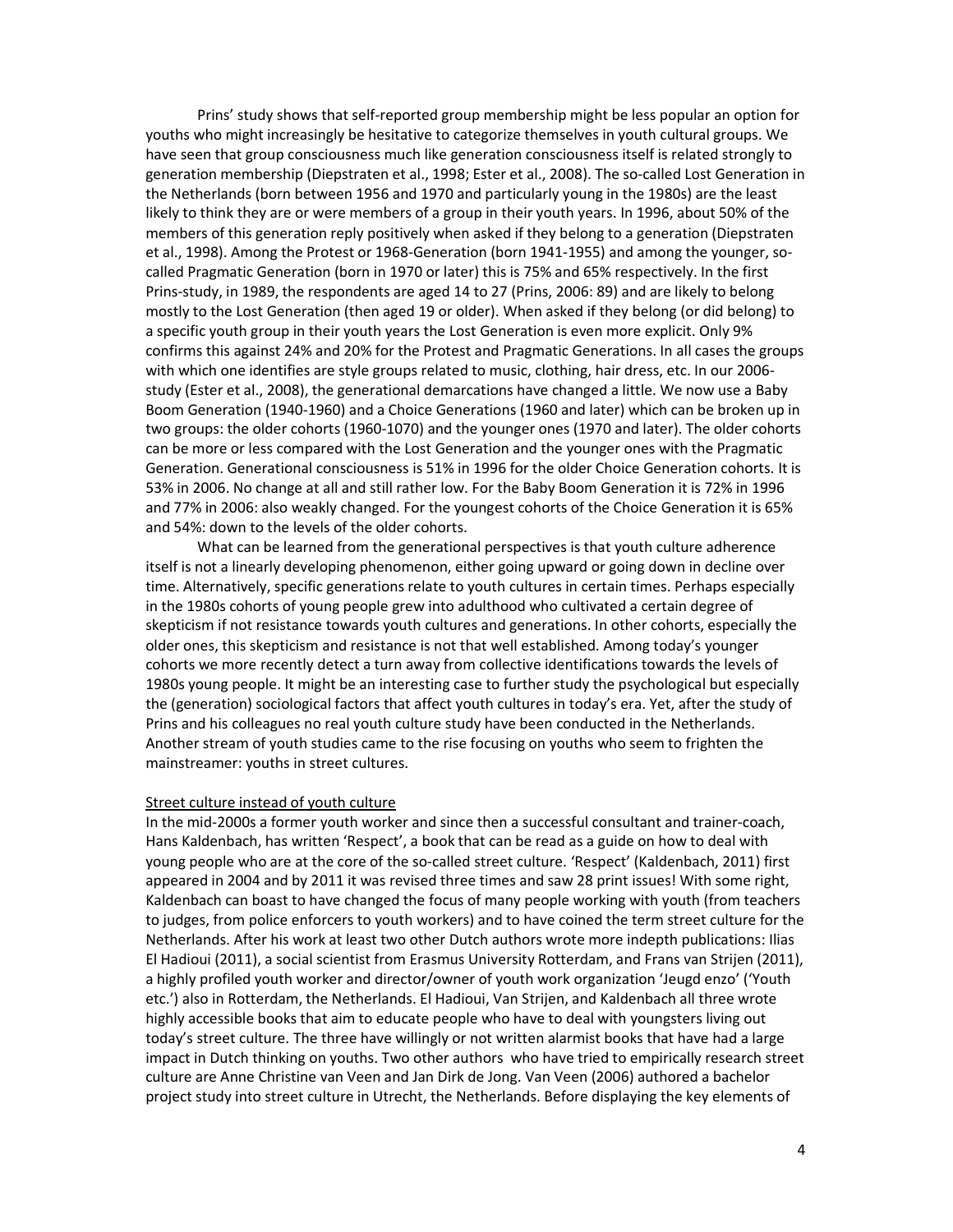the arguments of all four authors, a short look at the historiography of the concept of street culture is called for. Jan Dirk de Jong (2008) wrote a dissertation on Moroccan youths in Amsterdam-West, not per se focusing on street culture but in the end coming up with key street culture values.

Street culture is a concept directly copied from the United States of America. The American ethnographer and Yale University urban sociologist Elijah Anderson used the term in his analysis of poor, inner-city, black communities (Anderson, 1990, 1994, 1999). Structural degradation caused by the loss of jobs, flight of the middle class, hampering law enforcement, experience with racial discrimination, and a flourishing informal economy created both alienation and a strong oppositional culture, a street culture, that in turn contribute to violent behavior. Anderson argues that the most powerful force to counteract these negative influences in the community is a strong, loving, 'decent' family committed to middle-class, mainstream values. The difference between 'street' and 'decent' families as the two main orientations in a community (and as labels residents themselves use) is often cited from the work of Anderson. Knowledge of the street code by both types of families is important. "... on the street the distinction between street and decent is often irrelevant: everybody knows that if rules are violated, there are penalties. Knowledge of the code is thus largely defensive: it is literally necessary for operating in public" (Anderson, 1994: [online page 1]). This code refers to a set of rules governing interpersonal public behavior, particularly violence and aggression, aimed at distributing respect and ensuring order. Respect, as will be shown, is a key concept, also in the Dutch street culture studies. "At the heart of the code is the issue of respect - loosely defined as being treated 'right' or granted the deference, or 'props', one deserves" (Anderson, 1994: [online page 2]). Says Anderson (ibid): "In the street culture, especially among young people, respect is viewed as almost an external entity that is hard-won but easily lost, and so must constantly be guarded... The person whose very appearance... deters transgressions feels that he possesses, and may be considered by others to possess, a measure of respect. With the right amount of respect... he can avoid 'being bothered' in public. If he is bothered, not only may he be in physical danger but he has been disgraced or 'dissed' (disrespected)". Here we see that the code has to do with presentation of the self in public. One must be able to send and understand subtle messages (facial or verbal expressions) to or of the next person in public that one is capable of violence or willing to take care of themselves in public. The street code emerges, Anderson adds, where "the influence of the police and the justice system ends and personal responsibility for one's safety is felt to begin" (ibid). A study by Stewart et al. (2006; see also NIJ, 2009) supports the 'code of the street'-theory. Neighborhood characteristics such as a climate of violence and economic disadvantages increase violent behavior and living in a 'decent' family (families supporting mainstream values such as hard work, self-reliance, child monitoring, etc.) does lower this risk. Yet, living in street family does not raise the risk suggesting that families encourage children to represent street values only on the surface (as a protective mechanism). Still, expressing a street code attitude (as opposed to simply being a part of a street code family) is a developmental predictor of violent behavior in later life. There was no support for the idea that adopting the street code reduces victimization. On the contrary, individuals who adopt the street code have higher levels of victimization (even beyond what would be the case from living in a dangerous neighborhood).

Hans Kaldenbach is, as stated, the first author in the Netherlands to use the street culture concept in his youth practice oriented booklet 'Respect!' (2011, originally 2004). Kaldenbach is interested in showing the clashes between street culture and mainstream culture ('burgerlijke cultuur') and while doing so in presenting professionals who need to work with street culture youths ways of dealing with them. Kaldenbach, like his colleague Van Strijen (2011), is not so much interested in providing empirical data proving the very prevalence and/or development of street culture as a phenomenon among today's young people. He simply takes the prevalence and growing importance of street culture among youths for granted and if he is at all in need of providing arguments he refers to his own individual years of experience as the ultimate proof on which we all should rely. This does not prevent Kaldenbach from making bold statements on how street culture and mainstream youths (and adults) are. In sum, youths who are emerged in street culture do not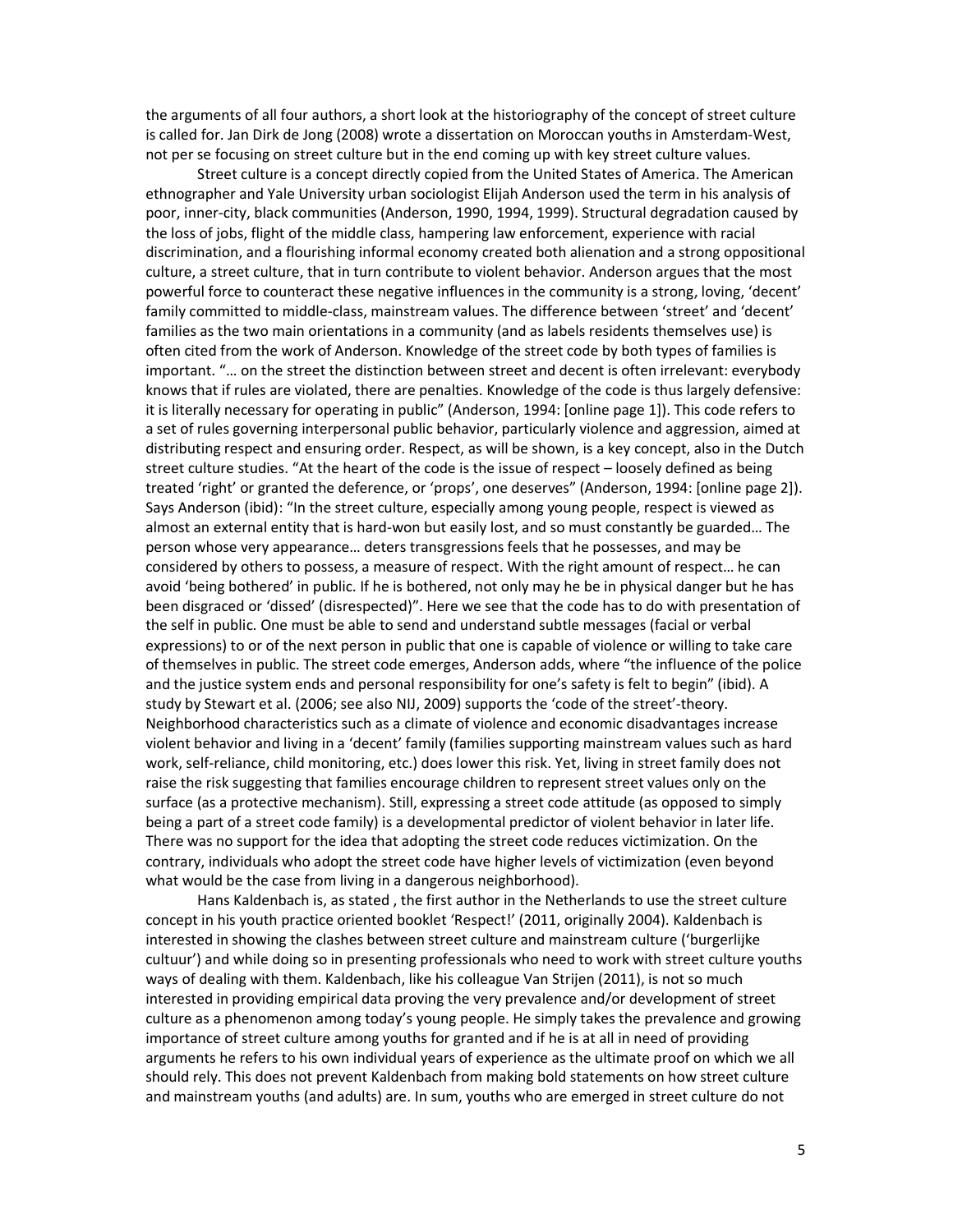trust authority figures, do think these figures are working in their best interest, moreover think they are bullied by the police, politicians, judges, teachers, and sometimes even their own parents. Street culture is a mix of anti-authority, anti-mainstream, anti-bourgeois attitudes and behavior. Kaldenbach (2011: 15) hurries to argue that street culture is not related to social class or to ethnicity. He states, however, that youths from lower social layers and from ethnic minority groups are overrepresented in the street culture.

The need for respect is a key predisposition as Kaldenbach analyzes street culture. Street culture youths know they are not treated with the same self-evident respect of mainstream people with their broadly accepted lifestyles, tastes, jobs, and positions. Deep down they feel disrespected ('dissed' or disrespected; in Dutch 'gedist'), angry even, and this is shown on the streets where they claim the respect they think they deserve in their own confronting ways. In the streets the reputation of having gained respect and not having been treated with disrespect is a key issue. Masculine elements, including physical power, fighting, acting tough (being 'cool'), acting immediately with strong force ('short fuse'-behavior), are valued higher than mainstream treats such as consultation, discussing conflicts, showing empathy.<sup>3</sup> Again, the use of the word 'respect' is remarkable among street culture youths. Kaldenbach (2011: 32) distinguishes between three different meanings of respect: the meaning of obedience, of equality, and of intimidation. In the first (according to Kaldenbach small) group it is regarded normal to obey adults and showing them respect literally means giving way to them. In the (largest) group supporting equality as a concept of respect, young people do not acknowledge the upper-hand of adults just because of their age or position. They want to be treated equally, if not, than they will display street culture behavior (without them per se being members of this culture). Then there is another small group of intimidating youths who think they are the boss in the street and for whom respect if taking space, demanding others to give way to them. They want others (including adults) to comply to their demands, to show submissiveness, and every remark or feedback is an attack on their honor.

Street culture youths also develop a lifestyle that raises eyebrows if not outright disgust among mainstreamers: in clothing, loudness of speech, use of language, in their musical expressions. They are masters of provocation, knowing how far they can go in teasing mainstreamers, in playing with and scaring ordinary citizens. They do act in groups, also provide mutual support and will not easily act against members of their group. Kaldenbach refers to the 2007-PhD-dissertation of Jan Dirk de Jong (2008, revised public print) in summarizing the main street culture values (actually measured among delinquent Moroccan youth groups in Amsterdam-West): defensibility, loyalty, invulnerability, courage, vigilance, displaying success and being perky. In short, a street culture youth must be able to defend himself, not care about anything or others, must not avoid the use of violence and defend fellow street culture youths, must show he is able to withstand pain and be cool, have guts and go into risky confrontations, always on the lookout to not become a victim, yet always relaxed, witty and sharp.

In pointing to the background of street culture, Kaldenbach argues (without any reference to research) that street culture youths are living a life of chaos after having experienced an upbringing in which rules are not internalized, in which they have not learned to obey (instead feel treated with disrespect easily), in which they cannot control their impulses and are not able to make wise decisions as concerns their own life. The reasons for this chaos is multifold and Kaldenbach mentions elements ranging from undergoing hormonal chances and having had emotional neglect, being raised in poverty or in a single-parent family, to being part of a disrespected minority group and a mistrusted religion, etc. It is very tough to deal with street culture youths, says Kaldenbach who gives numerous examples of how attempts to approach these youths and work with them are unsuccessful. Street culture youths are hard to correct, do not give in, are easily feeling

 $3$  It is interesting that Kaldenbach considers these feminine elements as mainstream treats. Whether or not these treats are mainstream of course depends on the society under consideration. The Netherlands does have a strong feminine culture but the USA, e.g., is a society with a strongly masculine culture (Hofstede, 2001). Street culture in that society is more blended in in mainstream culture, one would argue.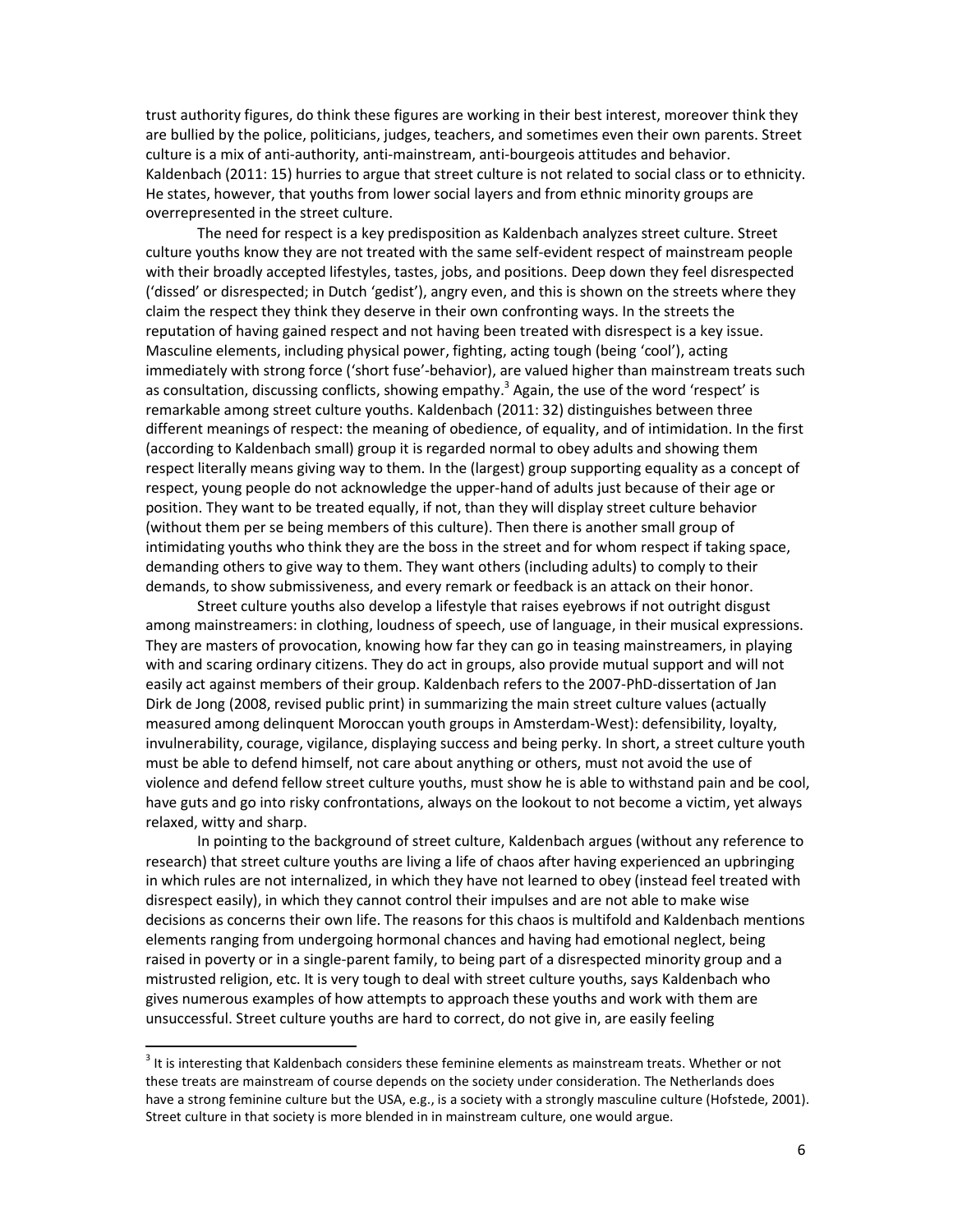discriminated turning violent, threaten adults and are overly brisk in their responses using forceful (body) language. Two-thirds of Kaldenbach's book is turning to the issue of dealing with these youths. To mention just a few remarkable approaches, Kaldenbach argues to use either a karate- or a judoapproach. In mainstream culture there are just two options if one wants to correct others: kindly or urgently requesting to chance one's behavior. In the street culture one needs a broader repertoire (Kaldenbach, 2011: 77). On top of the urgent requests one can forcefully set limits and offer no way out (the karate approach), instead of kindly requesting something one can offer a way out, saving honour and be apparently amicably (the judo approach). The latter case uses the street culture logic of giving trust, acting relaxed, and avoiding the loss of face, the former one is more confrontational and uses the masculine elements of street culture.

The book of Van Strijen comes closest to the one of Kaldenbach. It also aims at helping professionals and residents to make sense of street culture youths and to successfully work with them as a policeperson, a teacher, a youth worker, a co-resident, etc. His aim is provide insights in how street culture affects the average youths, the youths who do not make the headlines with remarkable and/or scary behaviors, but who are affected by street culture, youths also who have low self-esteem and a negative self-image and for whom working on these issues can entail a constructive change of behavior. Street culture, Strijen (2011: 17) argues, is the main overarching canopy of a range of youth cultures in Netherlands. Key is the refusal to conform with the general lines of society: resisting and mistrusting the 'burgercultuur', the mainstream culture, especially representatives of authority within this culture.<sup>4</sup> They have the feeling that society is against them and thus, in turn, they reject and do no longer care about society. They feel as if nothing matters, they have nothing to lose with the result that repression does not bring much on the long run. Strijen argues that the blund, negative and aggressive provocations are nothing less than calls to be helped, to belong and to be taken seriously. The difference with criminal or deviant youths is that here we are dealing with youths representing a separate culture, not even a subculture within Dutch society, but a culture other than the Dutch culture for which we need to bridge a cultural gap in order to understand it. Strijen distinguishes youths who support a cosmetic street culture in adopting visual elements of the street culture only and who change direction in their behavior as soon as their street culture behavior becomes an obstacle for further social advancement (and who thus become part of the 'burgercultuur'). The other group contains youths with an intrinsic street culture for whom street culture is almost like a religion and who will not change their behavior regardless of the consequences. Strijen uses a psychological explanation for the intrinsic adherence to street culture: for them street culture is an alternative for a personality void. For the cosmetic street culture adepts it is a way to resist parents and others in the puberty phase of life. Like Kaldenbach, Strijen has difficulty in maintaining the idea that street culture is embraced by youths of all social layers and ethnicities. He also admits that the largest group of supporters derives from lower classes, difficult neighborhoods, and ethnic groups. It is has a recruiting power beyond these (social, ethnic and even age) groups is what the authors probably want to argue. The popular versions of gang culture (and of Arabic, Caribbean, African culture) that provide youths with an apparently much desired we-feeling, the commercialized and omni-present rap music that goes with it (and that is now adopted by cute boys such as Justin Timberlake and Justin Bieber), the street language that is presented as a mix of many ethnic languages and that is now used as an amusement in advertisements and even in public appearances of among politicians who like to be regarded streetwise, all of these phenomena indicate that street culture is popularized (if not commodified) for broad groups of youths. It is the proof for Strijen (2011; 33) that street culture is now the mainstream culture among youths.

Illias El Hadioui (2011) is less absolute and he argues that what he calls secondary street culture is the version that is popularized, commercialized, and normalized and in the end cultivated in a so-called urban lifestyle. This street culture appeals to suburban kids for whom street culture is a

 $<sup>4</sup>$  Like other authors Strijen uses the term 'burgercultuur' which opposes street culture. It is a hard to translate</sup> term that both refers to mainstream and petty-bourgeois culture and also to the culture of the average citizen.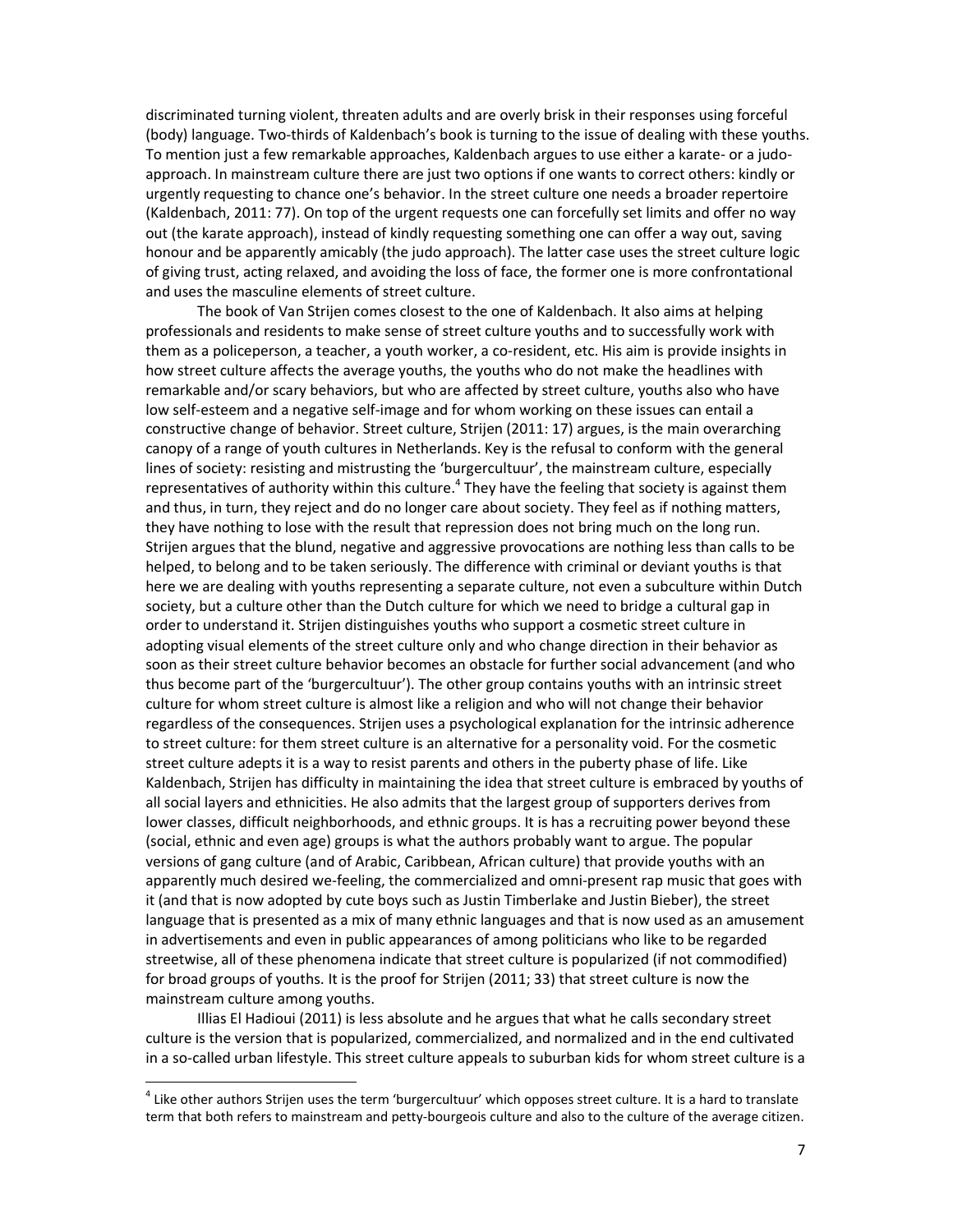game, a fashion, a temporary fad. Secondary street culture youths can easily switch between alternative lifestyles. Youths who have been raised and socialized in the streets and for whom street culture is primary are behind all intentions, goals and behaviors of the culture. El Hadioui does argue that street culture in whatever shape, primary or secondary (also called latent or manifest), is culturally inclusive (culture and race do not matter), but socially exclusive (the one who is unfamiliar with the street codes is excluded) and this latter exclusive phenomenon is related to the masculinity of the street culture. El Hadioui (2011) presents a thoughtful study on the confrontation between a feminine school culture, a masculine street culture and a 'volkse' home culture. 'Volks' in Dutch can translate into both 'traditional/pre-modern' as 'lower class'. The three cultures El Hadioui discerns all send out contradictory socialization messages, codes, ambitions, goals and languages and this complicated pedagogical and sociological situation underpins all kinds of deviant behavior of youths in the school domain leading to problematic interactions between teachers and youths with a street culture repertoire (2011: 7). Macho-masculine socialization in the street culture with harsh street language, rebellious attitudes, extreme materialism, celebration of violence and offensiveness, the stress on display and looking at women solely as an object of desire, contradicts the feminine school culture socialization in which self-control on studying, self-management, self-expression and selfreflection are central key words. Yet, the street culture and the school culture can also contradict with traditional home culture. In this culture the separation of the sexes in public life can be stressed (opposing collaboration of boys and girls in school) and aggression, use of stimulants, promiscuity of the street contradicts standards and rules of the home. El Hadioui sketches the problematic career of youths socialized in working class or low opportunity families and who have gained their pedagogical, cultural, and linguistic lessons on the streets: they are playing an unfamiliar game at school where they are evaluated on exactly the capacities, codes and languages they have not learned automatically. It is not unlikely that these youths seek refuge in the streets to get their share ofd recognition, appreciation, security and identity.

Christine van Veen (2006) in her bachelor research report seeks to find who the young people are who identify with street culture (among 75 young people in 4 low education secondary schools in the city of Utrecht) and what factors contribute to this identification process. Van Veen's study stands out in dwelling somewhat more on the exact meaning of the street in street culture. For her the street is the ultimate public place to construct identity and locate self-management. The street is the place with little social, adult and parental control, with little to no financial costs, where things happen and where one is seen and can see others. In some neighborhoods the street and street culture are highly valued, more than the home and mainstream culture. The street is the place where people with little perspective in broader society can focus on the here-and-now, the immediate social setting, and can find perspective, respect, and a feeling of authority. Interestingly, the street becomes semi-public because of the street culture: a stranger unknown with the code of the street will feel uninvited and will regard the street no longer as public but as belonging to specific others only. It is a pitty that Van Veen does not focus on the qualitative follow-up on her search for what it means to be in the streets and on the relationships between concepts such as the street, authority, and respect in street culture and, instead, continues with a quantitative model for explaining identification with street culture with standard variables SES, ethnicity, sex, neighborhood, etc.

Almost half of the youths interviewed partly supports street culture, and less than 10% strongly identifies with it. Street culture in this case is 1) support for the idea (5 item scale) that the street is an important place of social interaction, 2) that respect (also 5 item scale) is something worth fighting for, and 3) that the authority of the police, teachers, etc. (another 5 item scale) should be rejected. It is found that street culture and alienation (negative expectation on the future) are such intertwined concepts that they can be merged. Clearly the feeling of being aliuenated from society seems inherent to identification with street culture. The family factor is most important for the identification with street culture: being from a decent family (i.e., exercising more supervision) reduces the identification odds. Much less effect has discrimination: the reported experience of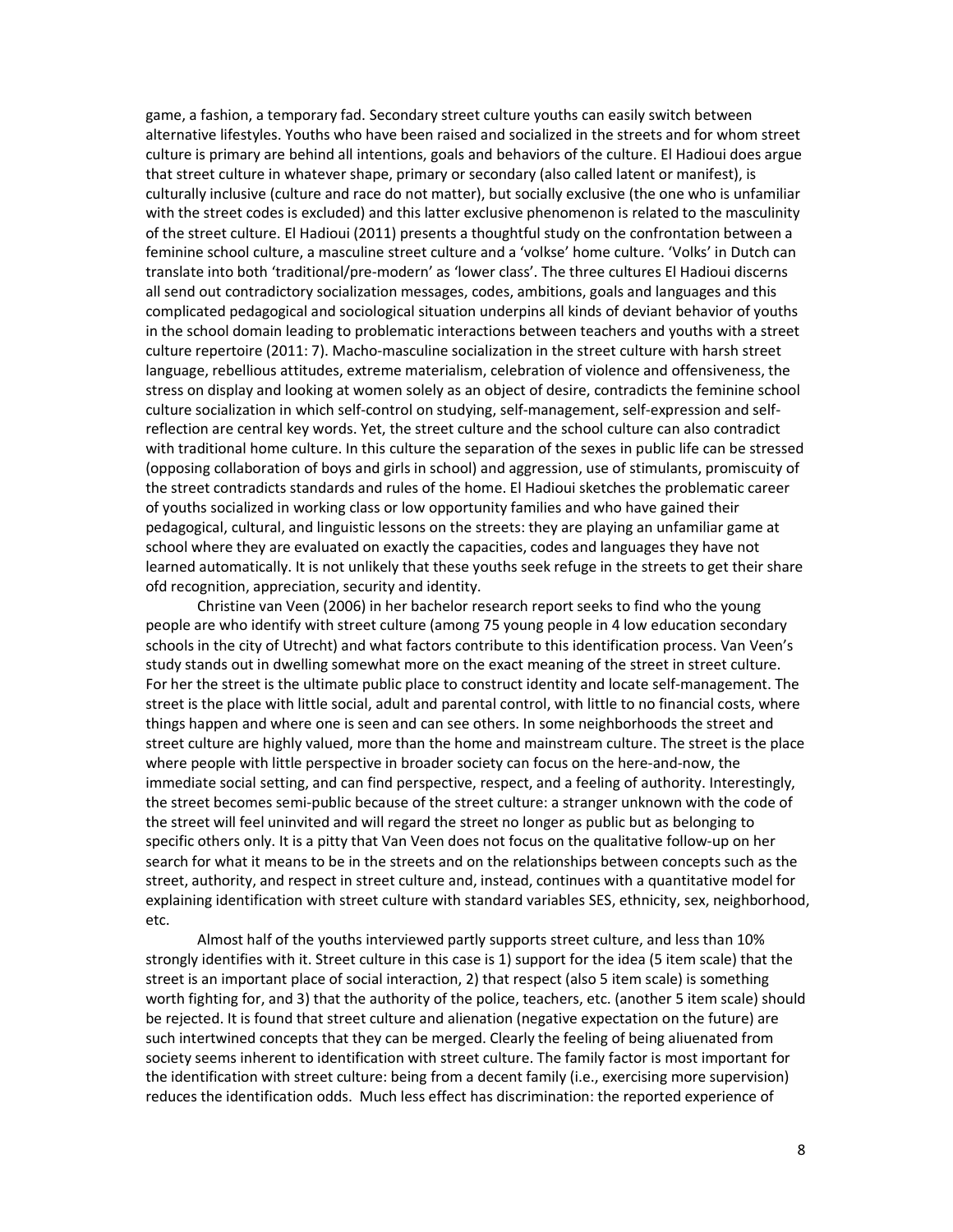having been discriminated has a positive effect on street culture identification. Indirectly ethnicity (via family and discrimination) and sex (via family) play a role too: young people with only a Dutch ethnic identification have less chance of having a supervising family (so more street culture identification) and of having been discriminated (leading to less identification), and girls have more chance of coming from a supervising family (so less street culture identification). The lower levels of parental supervising for Dutch youths might relate to group composition: Van Veen's study covers youths in lower educated gremia of schooling who might well be experiencing a typical (low) level of parental supervision.

### Conclusions

In the close of this paper a few conclusions can be drawn. I will present them in a staccato fashion in order to gain a sharp view on what the change from the notion of youth culture to the notion of street culture has brought us.

A first conclusion might go that in the Netherlands social scientific topics closely follow social discourse. Put differently: if it is a social problem, it will be on the topical list of science. After increasing worry and concern and after rising moral panics on what is happening in the streets of the Netherlands, street culture has become increasingly 'en vogue' in the social science study of youths. Although not all Dutch authors on the topic do recognize (some even deny) an ethnic dimension in the notion of street culture, the basic element also found in the original notion is that ethnic groups have a key interest in roaming and claiming the street as a territory of identity. In the Netherlands, worries about these groups, about multicultural society in general and about how the streets are changing face more specifically have surfaced fast since the early 2000s and dominate public discourse. The other side of the coin is that topics that are not a focal concern in public discourse, such as youth culture as a matter of commodified styles, rapidly lose their market share.

There is, secondly, a similarity in the youth cultural and street cultural notions in the fact that they both allow for style surfing, as Prins has called in his analysis of youth cultures. There is always a group of youths who pick and chose from the styles and make their own whole from it, a whole that provides an identity for just a period of time, after which the style (of clothing, talking, liking, etc.) is swapped for another, perhaps from a biographical point of view a less dangerous one. E.g., one might well be in difficulty if one tries to find a decent job while being fully emerged in street culture; so, some will turn away from street culture and comply with mainstream culture for that moment and in that context. This contrasts primary street culture, or primary youth culture one could argue, which refers to deep and early involvement in these cultures and which provides a profound and hard to interchange type of identity. For now, it is unclear how many youths in the Netherlands really have this deep type of involvement in street culture and how many have a more shallow relationship with it and with its commodified, commercial and less dangerous elements.

Third, we can conclude that of the youth and street culture, usually the confrontational and threatening forms developed and supported by male and lower class youth groups are the ones that are most fiercely studied. The less outgoing and more inward-directed types, including the forms developed and supported by girls, are less, if at all studied. This relates to the above speculation of the high social responsiveness of social sciences in the Netherlands. What is regarded a real problem in the streets, the (ethnic) boys acting out their scary lifestyles in the streets, is what is taking up by social scientists and others who seek to understand today's youths.

Finally and perhaps of interest in the context of this workshop set in Japan, we must ask ourselves questions on the international dimensions of youth and street cultures. The notion of street culture is profoundly American, e.g. in its stress on masculinity, confrontation, and tough display by highly distinctive ethnic groups. Where are the Dutch elements in the Dutch street culture if at all? Has the street culture notion globalized beyond the Western world? Is there a Japanese version thinkable on the primary level (on the secondary there probably are given many fashions from street culture that are likely to land among Japanese youths)? Japan is a nation with much less ethnic diversity: is a street culture on the primary level likely to emerge in a nation like that? These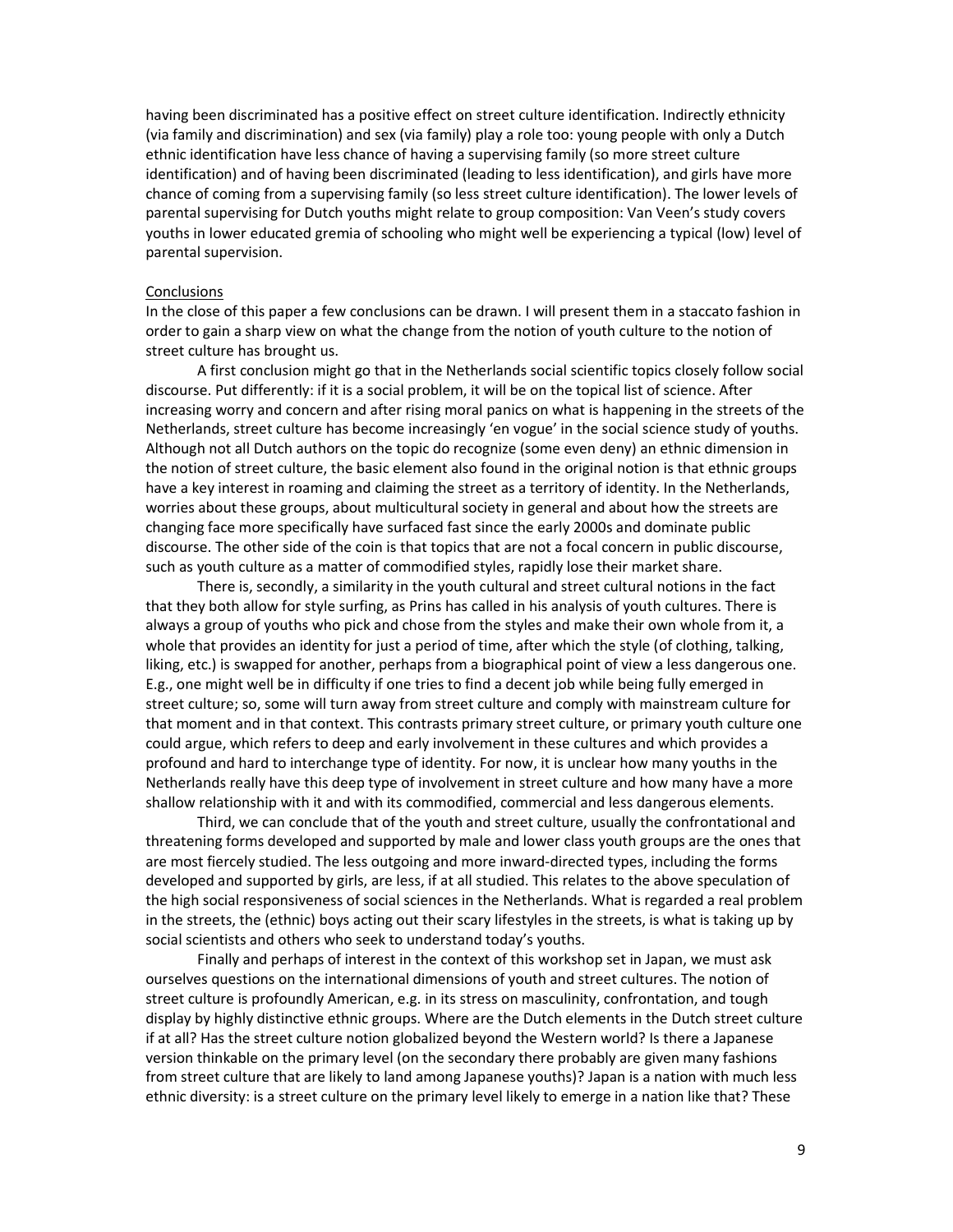and more questions must be formulated and answered in a few comparative studies which will contribute to defining what contemporary youth culture and street culture entail and what these cultures contribute to the identities of youths and to their place in the public sphere.

## References

Abma, R. (1990). Jeugd en tegencultuur. Een theoretische verkenning [Youth and counter culture. A theoretical exploration]. Nijmegen: SUN.

Anderson, 1990). Streetwise. Chicago: The University of Chicago Press.

- Anderson, E. (1994). The code of the streets. The Atlantic Montly, 273, 5, 80-94. (Online at http://www.theatlantic.com/magazine/archive/1994/05/the-code-of-the-streets/6601).
- Anderson, E. (1999). Code of the street. Decency, violence, and the moral life of the inner city. New York: W.W. Norton and Company.
- Bogt, T. ter (1997). One Two Three Four... Popmuziek, jeugdcultuur en stijl [One Two Three Four... Popmusic, youth culture, and style]. Utrecht: Lemma.
- Bogt, T. ter, B. Hibbel (Eds.) (2000). Wilde jaren. Een eeuw jeugdcultuur [Wild years. A century of youth culture]. Utrecht: Lemma.
- Brake. M. (1980). The sociology of youth culture and youth subcultures: Sex, drugs and rock 'n' roll. London: Routledge + Kegan Paul.
- Brake, M. (1985). Comparative youth culture. The sociology of youth culture and youth subcultures in America, Britain and Canada. London: Routlegde + Kegan Paul.
- Diepstraten, I., P. Ester & H. Vinken (1998). Mijn generatie. Zelfbeelden, jeugdervaringen en lotgevallen van generaties in de twintigste eeuw [My generation. Self-images, youth experiences, and vicissitutudes of generations in the twentieth century]. Tilburg: Syntax Publishers.
- Duits, L. (2009). Between skipping rope and Eid ul-Fitr. Everyday youth culture in 8<sup>th</sup> form. Quotidian, Dutch Journal for the Study of Everyday Life, 1, 34-49.
- Ester, P., I. Diepstraten & H. Vinken (2008). Mijn generatie, tien jaar later. Generatiebesef, jeugdervaringen en levenslopen in Nederland [My generation, ten years later. Generational consciousness, youth experiences, and life courses in the Netherlands]. Amsterdam: Rozenberg.
- Frith, S. (1987). Jeugdsociologie [Youth sociology]. Groningen: Wolters-Noordhoff.
- Hadioui, I. El (2011). Hoe de straat de school binnendringt. Denken vanuit de pedagogische driehoek van de thuiscultuur, de schoolcultuur en de straatcultuur. [How the street penetrates the school. Thinking from the pedagogical triangle of the home culture, the school culture, and the street culture]. Amsterdam: Van Gennep.
- Hofstede, G. (2001). Culture's consequences. Comparing values, behaviors, institutions, and organizations across nations. Beverly Hills, CA: Sage.
- Janssen, J. (1994). Jeugdcultuur. Een actueel geschiedenis [Youth culture. A contemporary history]. Utrecht: De Tijdstroom.
- Janssen, J. & M. Prins (1991). Jeugdsubculturen binnenstebuiten. Een onderzoek naar de homologie van jeugdsubculturen [Youth subcultures inside out. A study on the homology of youth subcultures]. Jeugd en samenleving, 21, 2/3, 194-213.

Jong, J.D. de (2007). Kapot moeilijk [Broken tough]. Amsterdam: Amsterdam University Press.

Kaldenbach, H. (2011). Respect! 99 tips voor het omgaan met jongerne in de straatcultuur [Respect! 99 tips on how to interact with youths in the street culture]. Amsterdam: Prometheus.

Naber, P.M. (1990). Vriendschap onder jonge vrouwen. Amsterfoort/Leuven: Acco.